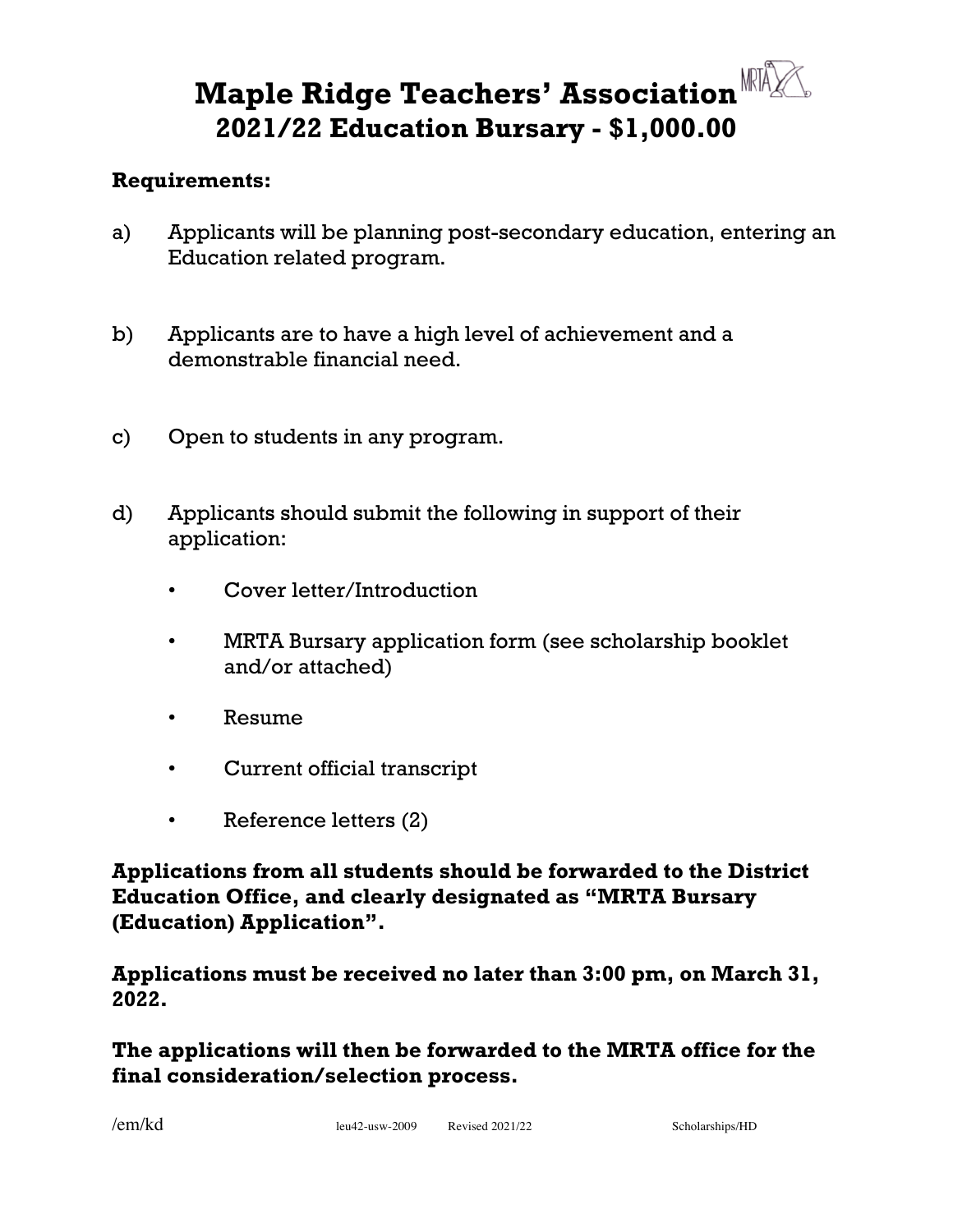## **Maple Ridge Teachers' Association** 2021/22 Bursary Award (Education) Application

| Surname                                                                                                  | <b>Given Names</b>                                                                                                   |
|----------------------------------------------------------------------------------------------------------|----------------------------------------------------------------------------------------------------------------------|
|                                                                                                          |                                                                                                                      |
|                                                                                                          |                                                                                                                      |
|                                                                                                          | District:_____________________                                                                                       |
| <b>Example 11</b> Grade 11<br>Courses:                                                                   | Grade 12                                                                                                             |
|                                                                                                          |                                                                                                                      |
| <u> 1980 - John Stein, Amerikaansk politiker († 1901)</u>                                                | <u> 1989 - Johann Barbara, martxa alemaniar argumento de la contrada de la contrada de la contrada de la contrad</u> |
|                                                                                                          |                                                                                                                      |
|                                                                                                          |                                                                                                                      |
|                                                                                                          |                                                                                                                      |
| <u> 1980 - Jan Barbara, mandalar parti da shekara 1980 - André a Santa Barbara a Tarihin a Tarihin A</u> |                                                                                                                      |
| Are you presently living at home?: ________<br>1.                                                        |                                                                                                                      |
| 2.                                                                                                       |                                                                                                                      |
| Address (if different from above):                                                                       |                                                                                                                      |
| 3.                                                                                                       | Number of brothers/sisters, if applicable (include ages): ______________________                                     |
| 4.                                                                                                       |                                                                                                                      |
|                                                                                                          | If so, full time _______ part time ____ number of hours per work: ____                                               |
|                                                                                                          |                                                                                                                      |
|                                                                                                          | If so, full time ______ part time ____ number of hours per work: ____                                                |
|                                                                                                          | Do you plan to work while attending post secondary school? _____________________                                     |